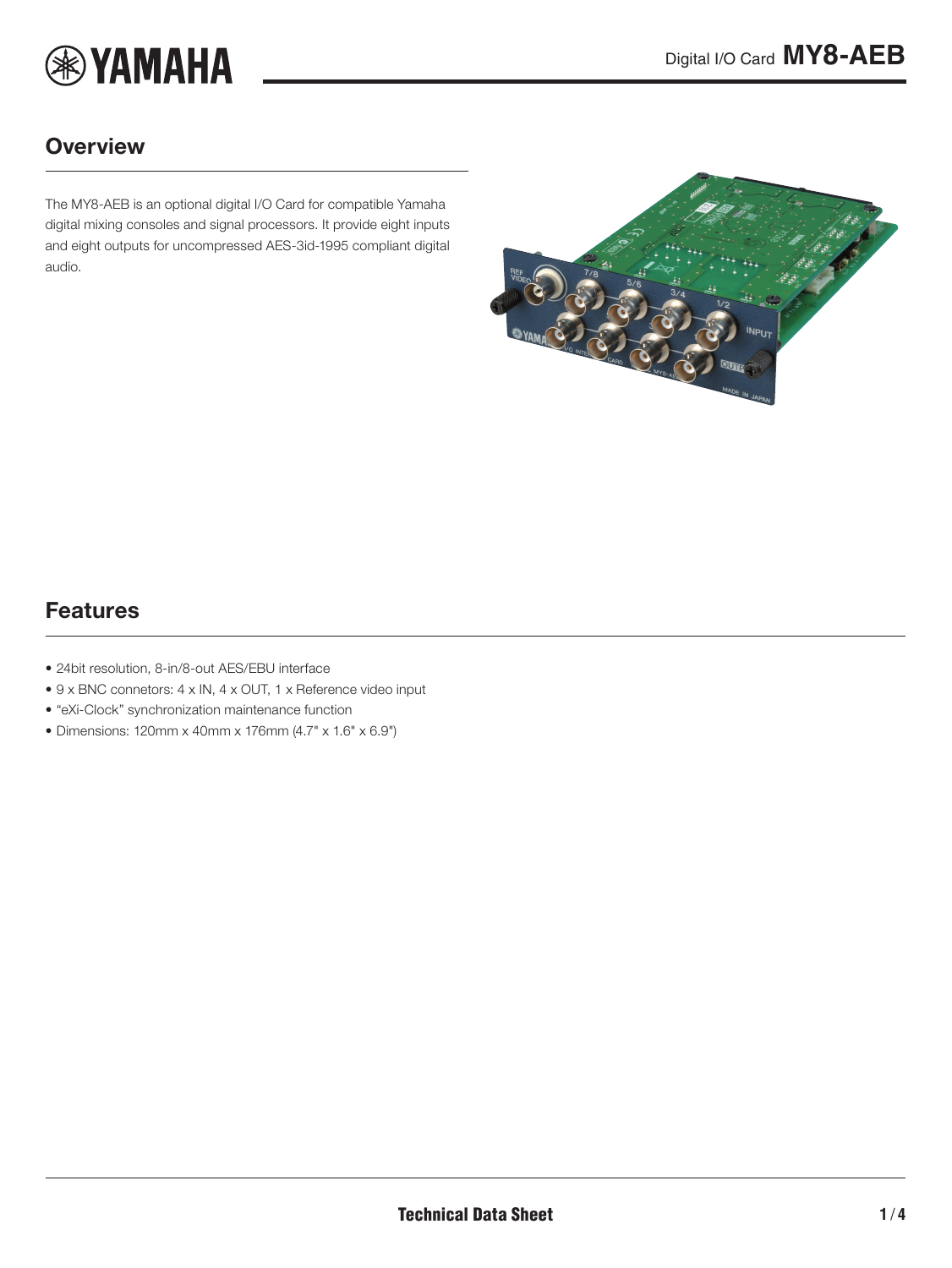

# **Specifications**

#### **General Specifications**

| <b>Channel Count</b> | 8IN / 80UT / 1REF Video IN                                    |
|----------------------|---------------------------------------------------------------|
| Format               | AES/EBU (AES-3id)                                             |
| Resolution           | 24bit                                                         |
| Connector            | 8 x BNC (4 x AES In, 4 x AES Out)                             |
|                      | 1 x BNC (Reference Video In with "eXi-Clock" sync capability) |

\* "eXi-Clock" is a function that is capable of seamlessly continuing word clock generation even if the Reference video signal is interrupted.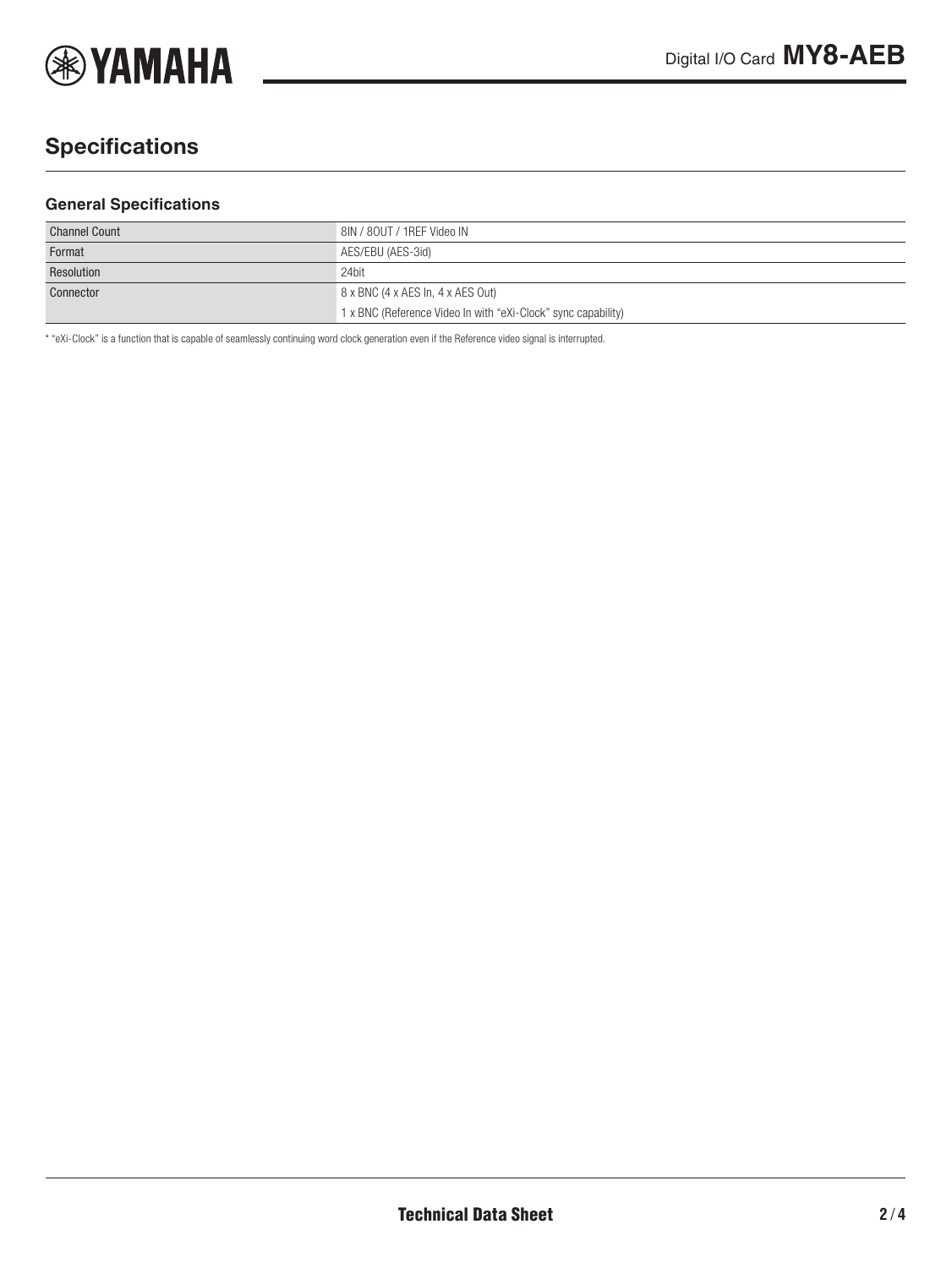

### **Dimensions**